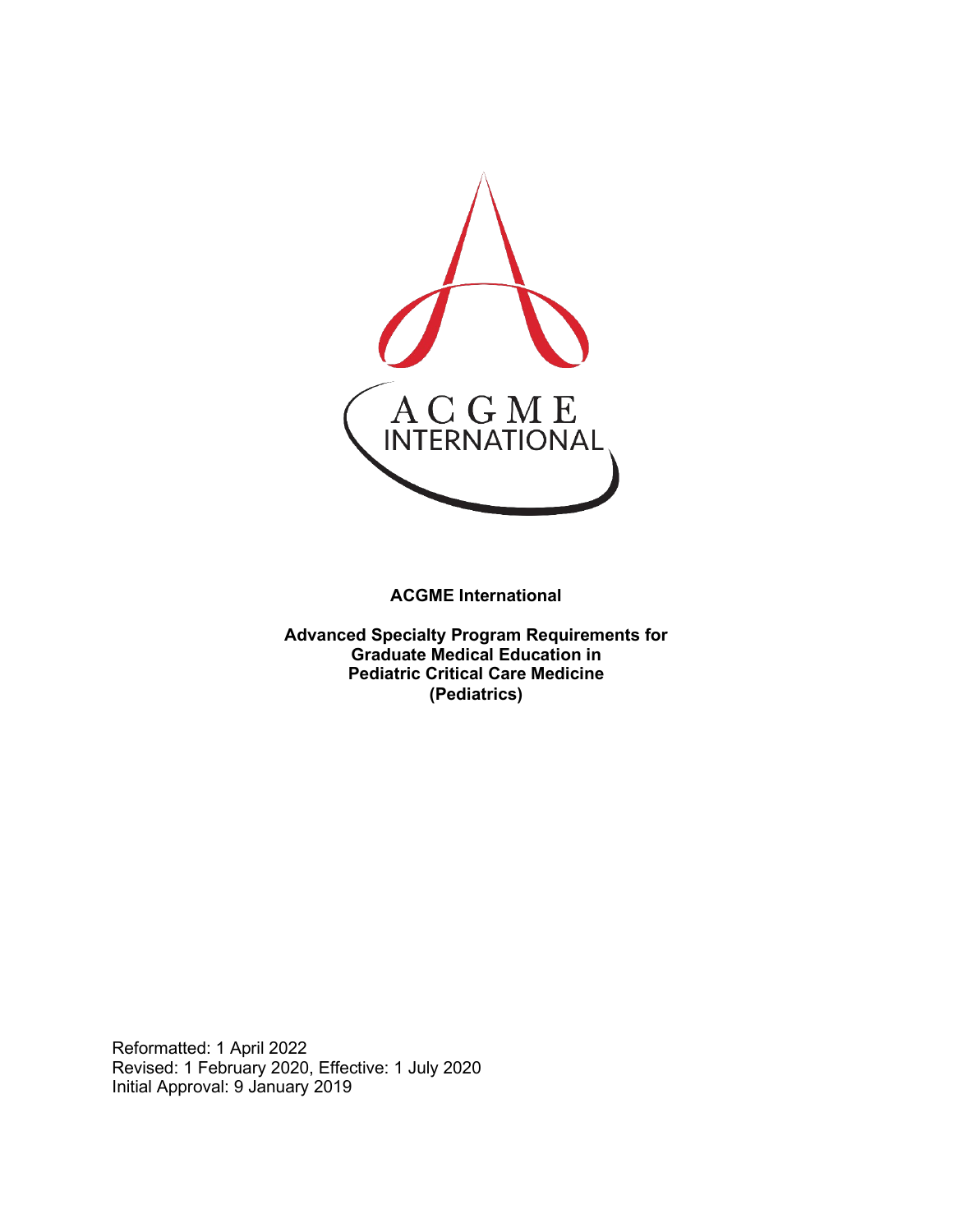## **ACGME International Specialty Program Requirements for Graduate Medical Education in Pediatric Critical Care Medicine (Pediatrics)**

## **Int. Introduction**

*Background and Intent: Programs must achieve and maintain Foundational Accreditation according to the ACGME-I Foundational Requirements prior to receiving Advanced Specialty Accreditation. The Advanced Specialty Requirements noted below complement the ACGME-I Foundational Requirements. For each section, the Advanced Specialty Requirements should be considered together with the Foundational Requirements.*

# **Int. I. Definition and Scope of the Specialty**

Pediatric critical care medicine provides care to infants, children, adolescents, and young adults during periods of critical illness using an understanding of the biology of acute, life-threatening disease and injury and of the emotional aspects of providing end-of-life care.

## **Int. II. Duration of Education**

Int. II.A. The educational program in pediatric critical care must be 36 or 48 months in length.

## **I. Institution**

# **I.A. Sponsoring Institution**

- I.A.1. A fellowship in pediatric critical care medicine must function as an integral part of an ACGME-I-accredited residency in pediatrics.
- I.A.1.a) The pediatric critical care program should begeographically proximate to the affiliated pediatrics residency program.
- I.A.2. The educational program in pediatric critical care medicine must not negatively affect the education of residents in the affiliated pediatrics residency program.

#### **I.B. Participating Sites**

See International Foundational Requirements, Section I.B.

## **II. Program Personnel and Resources**

#### **II.A. Program Director**

II.A.1. The program director must demonstrate a record of ongoing involvement in scholarly activity.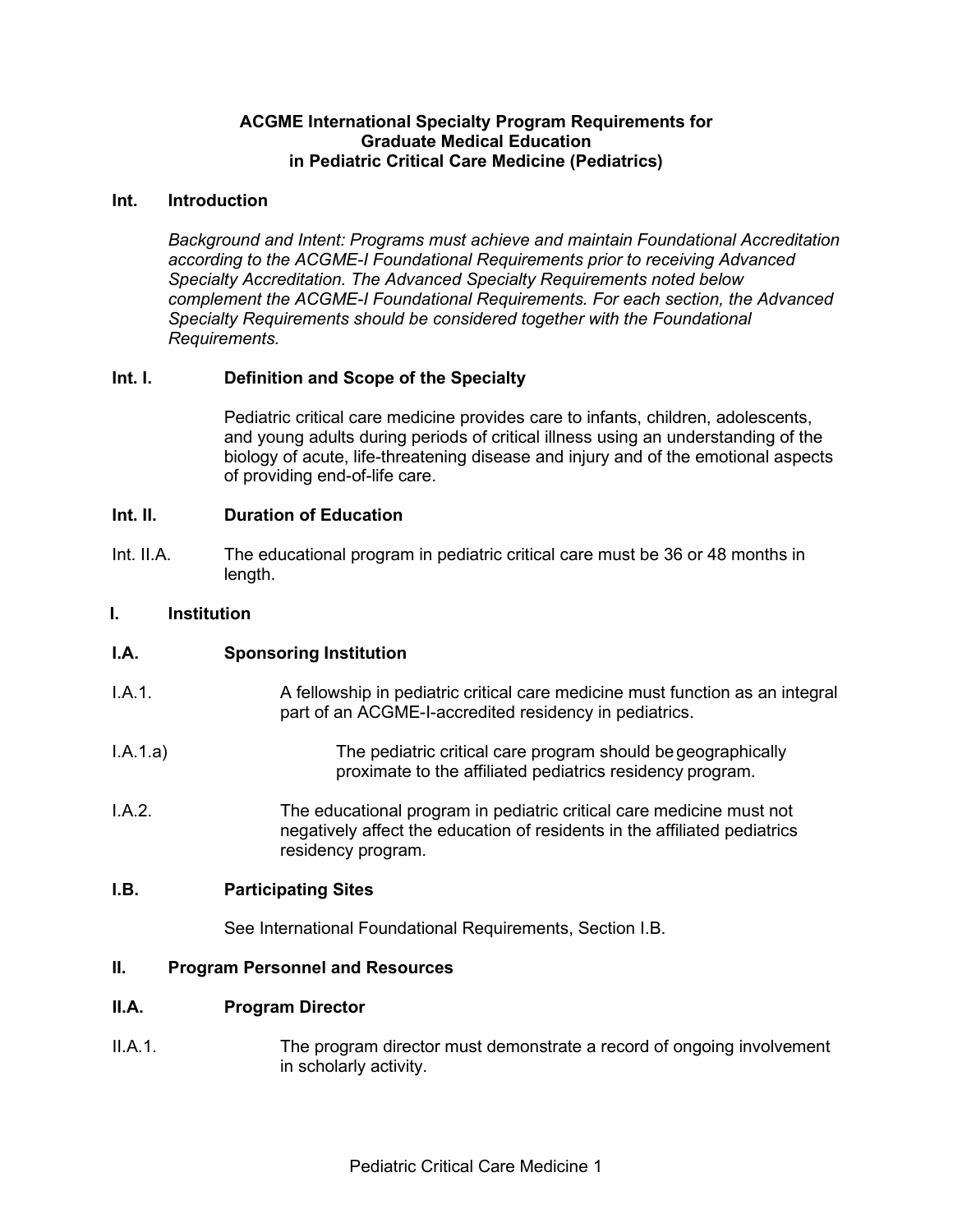| II.A.2.                 | The program director must demonstrate a record of mentoring or guiding<br>fellows in the acquisition of competence in the clinical, teaching, research,<br>quality improvement, and advocacy skills pertinent to the discipline.                                                                                                |
|-------------------------|---------------------------------------------------------------------------------------------------------------------------------------------------------------------------------------------------------------------------------------------------------------------------------------------------------------------------------|
| II.A.3.                 | The program director must ensure that each fellow:                                                                                                                                                                                                                                                                              |
| II.A.3.a)               | is provided with mentorship in development of the necessary<br>clinical, educational, scholarship, and administrative skills; and,                                                                                                                                                                                              |
| II.A.3.b)               | documents experience in procedures.                                                                                                                                                                                                                                                                                             |
| ILA.3.b)(1)             | The program director must ensure that such<br>documentation is available for review.                                                                                                                                                                                                                                            |
| II.A.4.                 | The program director must coordinate, with the program directors of the<br>pediatrics residency and other related subspecialty programs, the<br>incorporation of the ACGME-I Competencies into fellowship education to<br>foster consistent expectations for fellows' achievement and faculty<br>members' evaluation processes. |
| II.A.5.                 | Meetings with the program directors of the pediatrics residency program<br>and all pediatric subspecialty programs should take place at least<br>semiannually.                                                                                                                                                                  |
| II.A.5.a)               | There must be documentation of these meetings.                                                                                                                                                                                                                                                                                  |
| II.A.5.b)               | These meetings should address a departmental approach to<br>common educational issues and concerns that may include core<br>curriculum, the ACGME-I Competencies, and evaluation.                                                                                                                                               |
| II.A.6.                 | The fellowship program director must have the authority and responsibility<br>to set and adjust the clinical responsibilities and ensure that fellows have<br>appropriate clinical responsibilities and an appropriate patient load.                                                                                            |
| II.B.<br><b>Faculty</b> |                                                                                                                                                                                                                                                                                                                                 |
| II.B.1.                 | To ensure the quality of the education and scholarly activity of the<br>program, and to provide adequate supervision of fellows, there must be at<br>least four faculty members, including the program director.                                                                                                                |
| II.B.2.                 | Faculty members must encourage and support fellows in scholarly<br>activities.                                                                                                                                                                                                                                                  |
| II.B.2.a)               | This must include mentoring fellows in the application of scientific<br>principles, epidemiology, biostatistics, and evidence-based<br>medicine to the clinical care of patients.                                                                                                                                               |
| II.B.2.b)               | Scholarly activities must be in basic science, clinical care, health<br>services, health policy, quality improvement, or education with<br>implications for the field of pediatric critical care medicine.                                                                                                                      |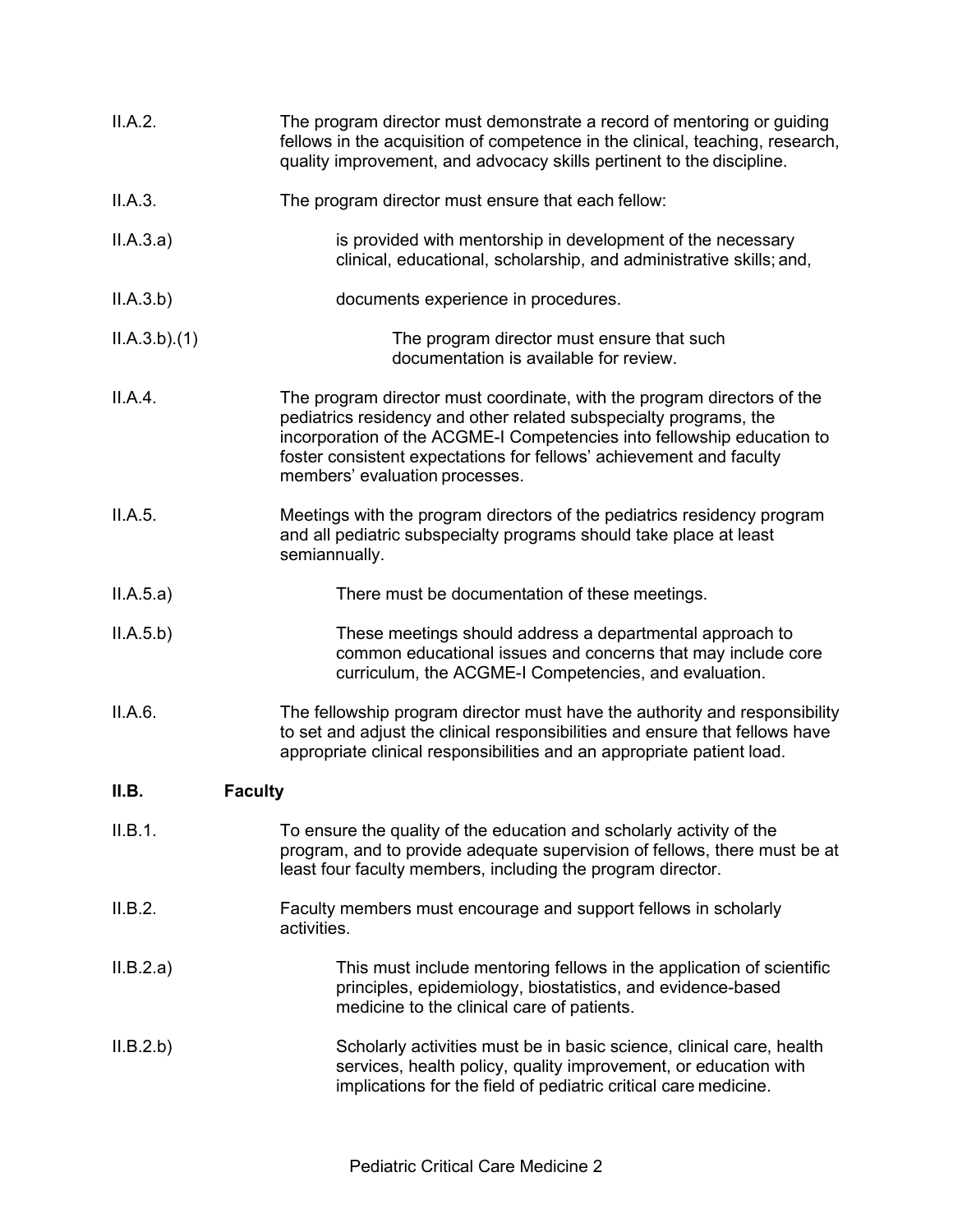- II.B.3. Qualified faculty members in the following pediatric subspecialties should be available for the education of fellows:
- II.B.3.a) neonatal-perinatal medicine;
- II.B.3.b) pediatric cardiology;
- II.B.3.c) pediatric emergency medicine;
- II.B.3.d) pediatric endocrinology;
- II.B.3.e) pediatric gastroenterology;
- II.B.3.f) pediatric hematology-oncology;
- II.B.3.g) pediatric infectious disease;
- II.B.3.h) pediatric nephrology; and,
- II.B.3.i) pediatric neurology.
- II.B.4. The faculty should also include the following specialists with substantial experience in treating pediatric problems:
- II.B.4.a) allergist-immunologist(s);
- II.B.4.b) anesthesiologist(s);
- II.B.4.c) child abuse pediatrician(s);
- II.B.4.d) child and adolescent psychiatrist(s);
- II.B.4.e) congenital cardiac surgeon(s);
- II.B.4.f) medical geneticist(s);
- II.B.4.g) neurological surgeon(s);
- II.B.4.h) neuroradiologist(s);
- II.B.4.i) orthopaedic surgeon(s);
- II.B.4.j) otolaryngologist(s);
- II.B.4.k) pediatric surgeon(s); and,
- II.B.4.l) physiatrist(s).

# **II.C. Other Program Personnel**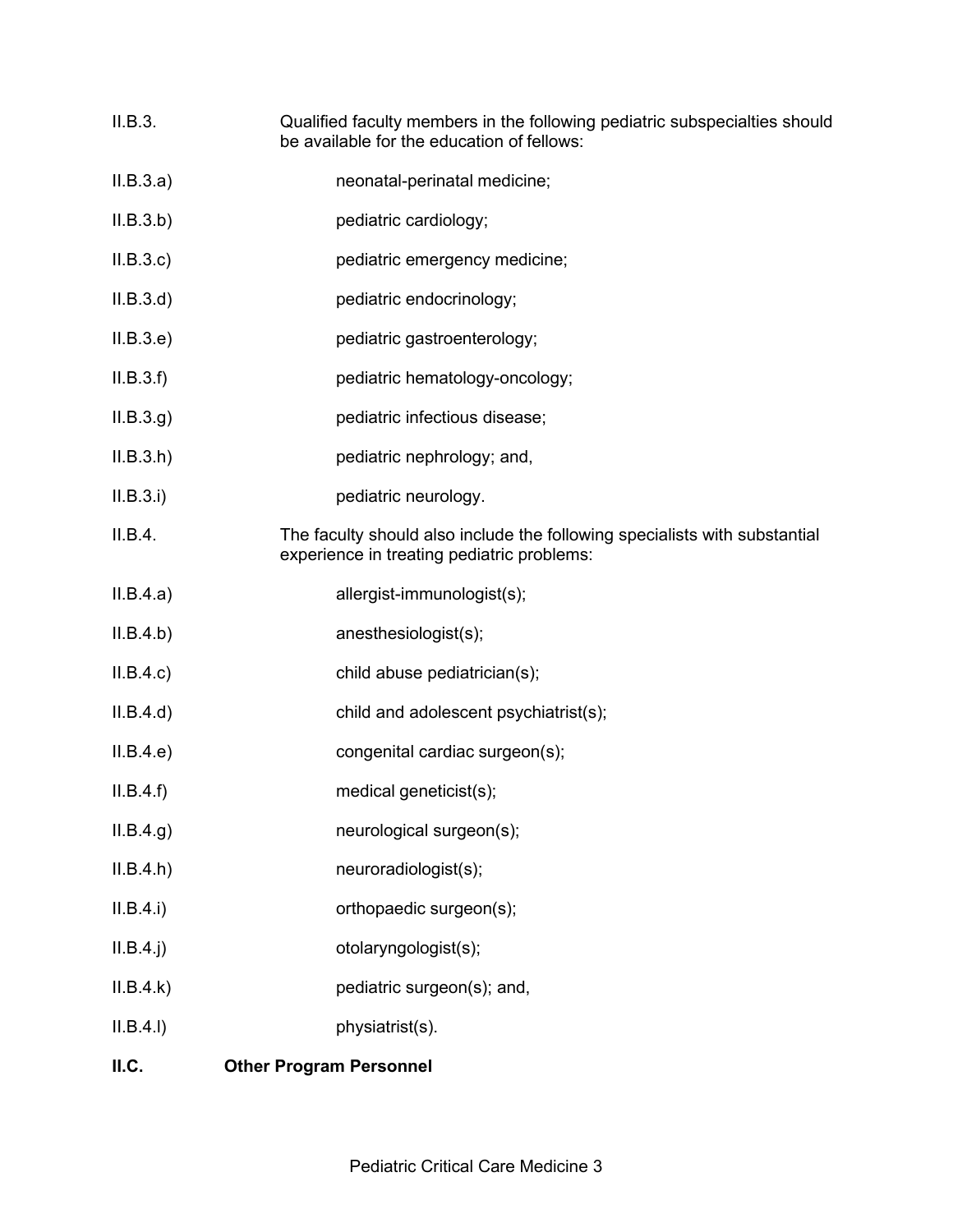| II.C.1. | To ensure multidisciplinary and interprofessional practice in pediatric  |
|---------|--------------------------------------------------------------------------|
|         | critical care medicine, the following personnel with pediatric focus and |
|         | experience should be available:                                          |

| ILC.1.a)    | child life therapist(s);                                                                                                                                                                                                                |
|-------------|-----------------------------------------------------------------------------------------------------------------------------------------------------------------------------------------------------------------------------------------|
| ILC.1.b)    | critical care nurse(s);                                                                                                                                                                                                                 |
| ILC.1.c)    | dietitian(s);                                                                                                                                                                                                                           |
| ILC.1.d)    | hospice and palliative medicine professional(s);                                                                                                                                                                                        |
| ILC.1.e)    | pharmacist(s);                                                                                                                                                                                                                          |
| ILC.1.f)    | physical and occupational therapist(s);                                                                                                                                                                                                 |
| ILC.1.g)    | respiratory therapist(s);                                                                                                                                                                                                               |
| ILC.1.h     | social worker(s); and,                                                                                                                                                                                                                  |
| ILC.1.i)    | speech and language therapist(s).                                                                                                                                                                                                       |
| II.D.       | <b>Resources</b>                                                                                                                                                                                                                        |
| II.D.1.     | The program must be based in a specifically designed pediatric intensive<br>care unit (PICU) at the primary clinical site.                                                                                                              |
| II.D.1.a)   | Facilities and equipment in and related to the unit must be those of<br>a modern PICU, available on a 24-hour-a-day basis, and<br>appropriately staffed and equipped to meet the educational needs<br>of the program, and must include: |
| ILD.1.a)(1) | availability of continuous renal replacement therapy and<br>acute hemodialysis;                                                                                                                                                         |
| ILD.1.a)(2) | laboratories that provide complete and prompt evaluation<br>and support;                                                                                                                                                                |
| ILD.1.a)(3) | a pediatric cardiac catheterization facility;                                                                                                                                                                                           |
| ILD.1.a)(4) | timely bedside pediatric imaging; and,                                                                                                                                                                                                  |
| ILD.1.a)(5) | electroencephalogram (EEG) services for patients.                                                                                                                                                                                       |
| II.D.2.     | Facilities and services, including comprehensive laboratory, pathology,<br>and imaging services, must be available.                                                                                                                     |
| II.D.2.a)   | The program must have access to laboratories that perform testing<br>specific to pediatric critical care medicine.                                                                                                                      |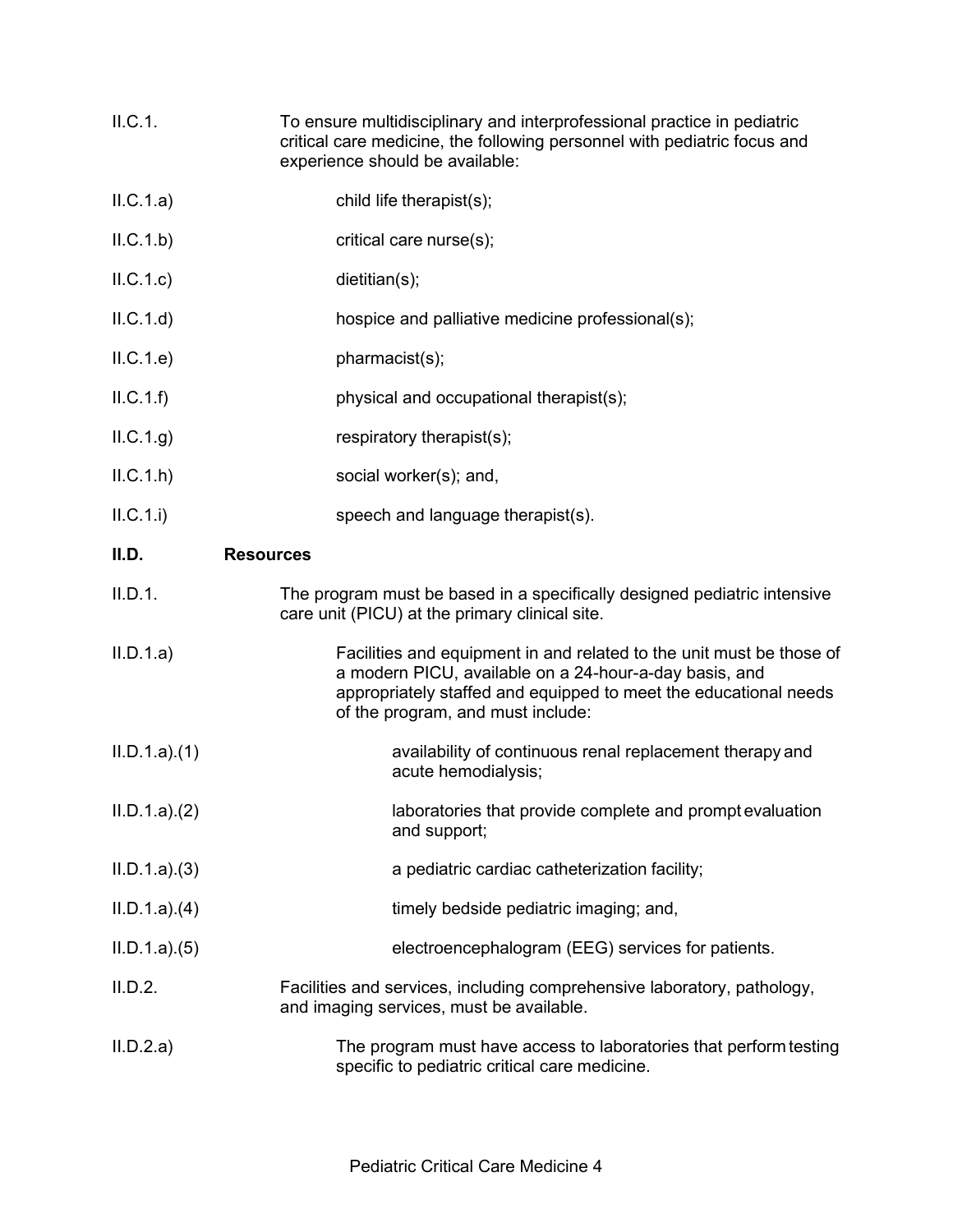| II.D.3.     | An adequate number and variety of PICU patients ranging in age from<br>newborn through young adulthood must be available to provide a broad<br>experience for fellows.                                                                                                                      |
|-------------|---------------------------------------------------------------------------------------------------------------------------------------------------------------------------------------------------------------------------------------------------------------------------------------------|
| II.D.4.     | A sufficient number of patients must be available in inpatient settings to<br>meet the educational needs of the program.                                                                                                                                                                    |
| II.D.4.a)   | There should be a minimum of 700 admissions annually to the<br>PICU at the primary clinical site.                                                                                                                                                                                           |
| ILD.4.a)(1) | A program with fewer admissions must demonstrate that it<br>is able to provide the breadth of experience required for<br>the number of fellows in the program to meet educational<br>requirements and achieve competence.                                                                   |
| II.D.4.b)   | The number of patients requiring mechanical ventilation and with<br>single or multi-system organ failure, severe trauma, and major<br>neurologic or neurosurgical problems must be sufficient to provide<br>each fellow with adequate opportunity to become skilled in their<br>management. |
| II.D.4.c    | There must be sufficient exposure to the use of invasive and non-<br>invasive hemodynamic and intracranial monitoring to ensure<br>fellows' understanding of their uses and limitations.                                                                                                    |
| II.D.4.d    | The program must be associated with a clinical site in which at<br>least 100 pediatric cardiac surgeries are performed per year.                                                                                                                                                            |

# **III. Fellow Appointment**

# **III.A. Eligibility Criteria**

III.A.1. Prior to appointment in the program, fellows should have completed an ACGME-I-accredited residency program in pediatrics, or a pediatric residency program acceptable to the Sponsoring Institution's Graduate Medical Education Committee.

# **III.B. Number of Fellows**

See International Foundational Requirements, Section III.B.

# **IV. Specialty-Specific Educational Program**

# **IV.A. ACGME-I Competencies**

- IV.A.1. The program must integrate the following ACGME-I Competencies into the curriculum.
- IV.A.1.a) Professionalism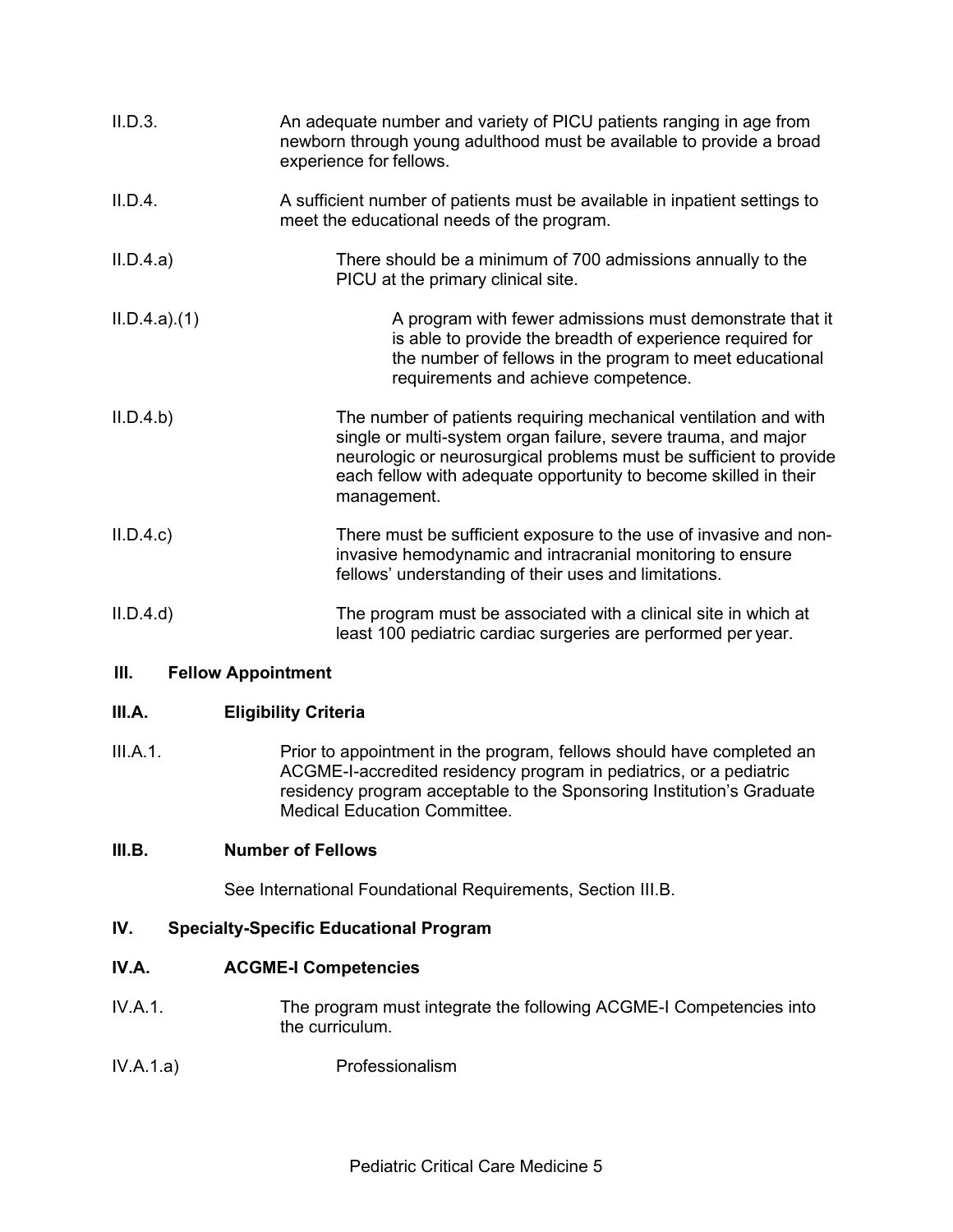| IV.A.1.a)(1)         | Fellows must demonstrate a commitment to<br>professionalism and an adherence to ethical principles,<br>including:                                                                                                                       |
|----------------------|-----------------------------------------------------------------------------------------------------------------------------------------------------------------------------------------------------------------------------------------|
| IV.A.1.a)(1)(a)      | trustworthiness that makes colleagues feel secure<br>when a fellow is responsible for the care of patients;                                                                                                                             |
| IV.A.1.a)(1)(b)      | leadership skills that enhance team function, the<br>learning environment, and/or the health care<br>delivery system/environment to improve patient<br>care; and,                                                                       |
| IV.A.1.a)(1)(c)      | the capacity to recognize that ambiguity is part of<br>clinical medicine and to respond by utilizing<br>appropriate resources in dealing with uncertainty.                                                                              |
| IV.A.1.b)            | <b>Patient Care and Procedural Skills</b>                                                                                                                                                                                               |
| IV.A.1.b)(1)         | Fellows must provide patient care that is compassionate,<br>appropriate, and effective for the treatment of health<br>problems and the promotion of health.                                                                             |
| IV.A.1.b)(1)(a)      | Fellows must demonstrate competence in the<br>clinical skills necessary in pediatric critical care<br>medicine, including:                                                                                                              |
| IV.A.1.b)(1).(a)(i)  | providing consultation, performing a history<br>and physical examination, making informed<br>diagnostic and therapeutic decisions that<br>result in optimal clinical judgement, and<br>developing and carrying out management<br>plans; |
| IV.A.1.b)(1)(a)(ii)  | providing transfer of care that ensures<br>seamless transitions, counseling patients<br>and families, using information technology<br>to optimize patient care, and providing<br>appropriate role modeling and supervision;             |
| IV.A.1.b)(1)(a)(iii) | providing or coordinating care for patients<br>with complex and chronic diseases with the<br>appropriate physician and/or agency;                                                                                                       |
| IV.A.1.b)(1)(a)(iv)  | diagnosing and managing patients with<br>acute life-threatening problems;                                                                                                                                                               |
| IV.A.1.b)(1)(a)(v)   | providing compassionate end-of-life care<br>and performing an accurate brain death<br>examination;                                                                                                                                      |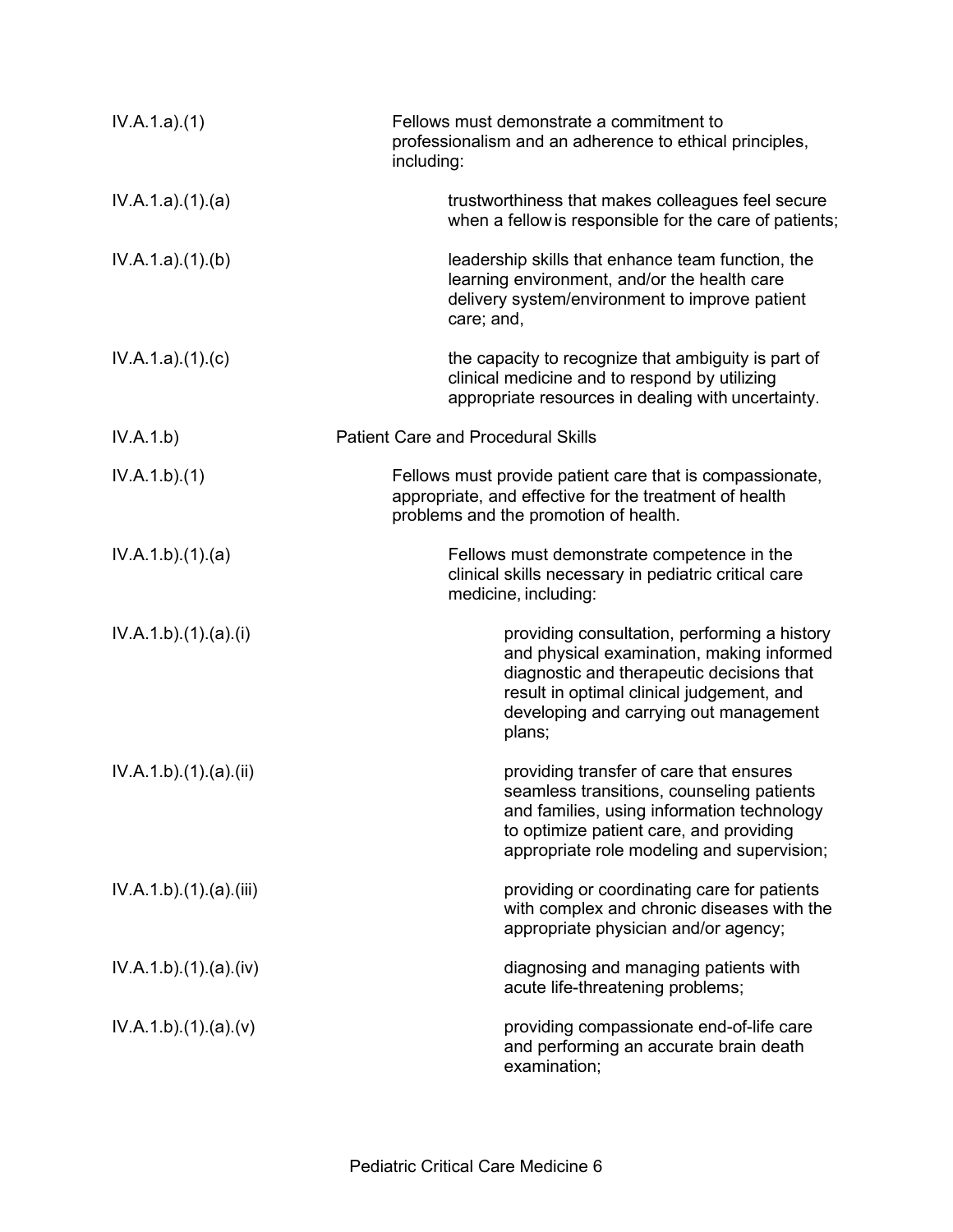| IV.A.1.b)(1)(a)(vi)         | providing safe transport for a critically ill<br>patient; and,                                                                                                                                                                                                            |
|-----------------------------|---------------------------------------------------------------------------------------------------------------------------------------------------------------------------------------------------------------------------------------------------------------------------|
| IV.A.1.b)(1)(a)(vii)        | participating in team-based care of critically<br>ill patients whose primary problem is<br>surgical.                                                                                                                                                                      |
| IV.A.1.b)(1)(a)(vii)(a)     | To meet these objectives, there<br>must be coordination of care and<br>collegial relationships among<br>pediatric surgeons, neonatologists,<br>and critical care intensivists<br>concerning the management of<br>medical problems in complex,<br>critically ill patients. |
| IV.A.1.b)(1)(b)             | Fellows must be able to competently perform all<br>medical, diagnostic, and surgical procedures<br>considered essential for the practice of pediatric<br>critical care medicine. Fellows must:                                                                            |
| IV.A.1.b)(1)(b)(i)          | competently use and interpret the results of<br>laboratory tests and imaging;                                                                                                                                                                                             |
| IV.A.1.b)(1)(b)(ii)         | acquire the necessary procedural skills and<br>develop an understanding of their<br>indications, contraindications, risks, and<br>limitations; and,                                                                                                                       |
| IV.A.1.b)(1)(b)(iii)        | demonstrate competence in the<br>performance and interpretation of:                                                                                                                                                                                                       |
| IV.A.1.b)(1)(b)(iii)(a)     | central arterial and venous<br>catheterization;                                                                                                                                                                                                                           |
| IV.A.1.b).(1).(b).(iii).(b) | endotracheal intubation;                                                                                                                                                                                                                                                  |
| IV.A.1.b)(1)(b)(iii)(c)     | peripheral arterial and venous<br>catheterization;                                                                                                                                                                                                                        |
| IV.A.1.b)(1)(b)(iii)(d)     | procedural sedation;                                                                                                                                                                                                                                                      |
| IV.A.1.b)(1)(b)(iii)(e)     | resuscitation; and,                                                                                                                                                                                                                                                       |
| IV.A.1.b)(1)(b)(iii)(f)     | thoracostomy tube placement.                                                                                                                                                                                                                                              |
| IV.A.1.c)                   | <b>Medical Knowledge</b>                                                                                                                                                                                                                                                  |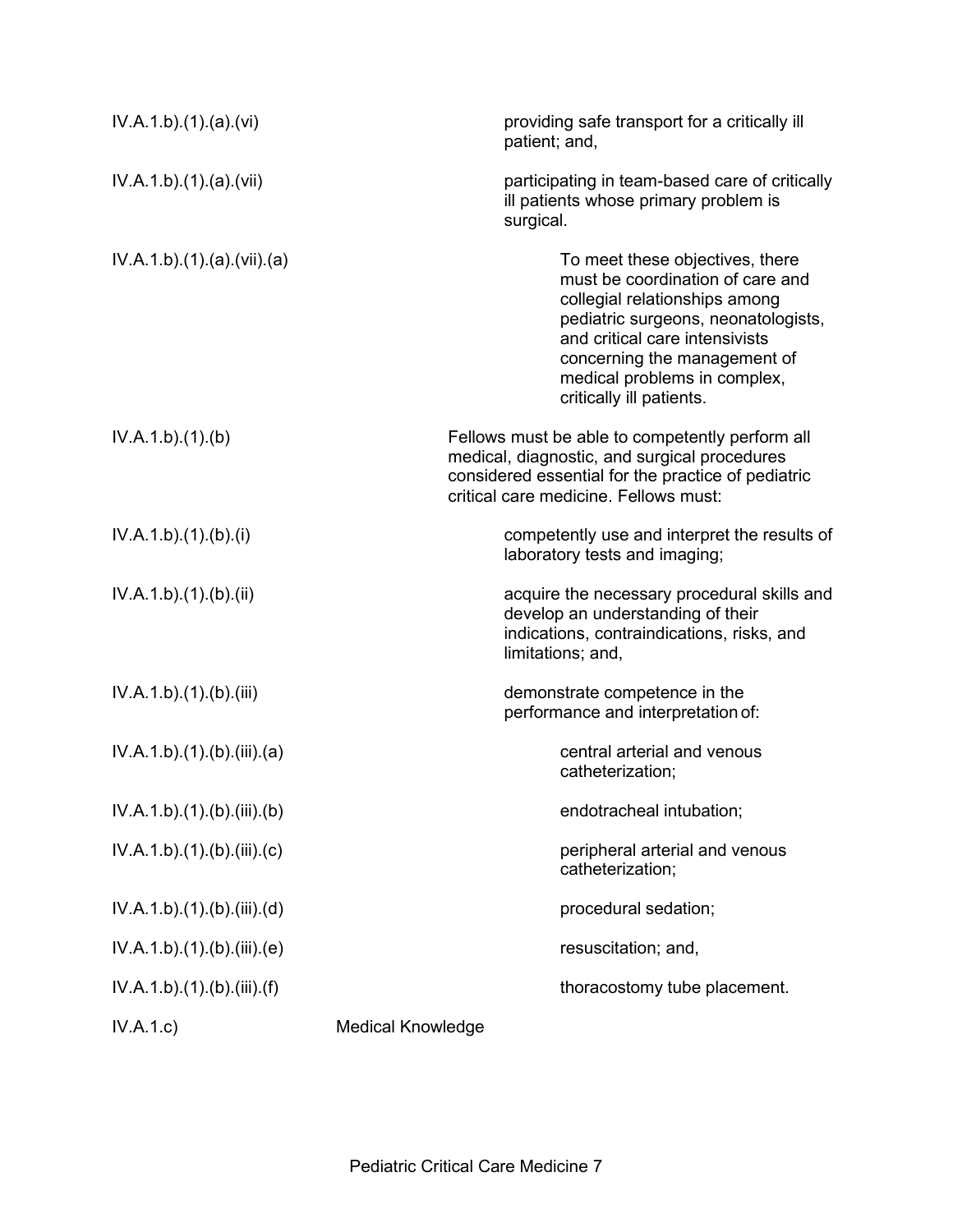| $IV.A.1.c$ ). $(1)$       | Fellows must demonstrate knowledge of established and<br>evolving biomedical clinical, epidemiological, and social-<br>behavioral sciences, as well as the application of this<br>knowledge to patient care. Fellows must demonstrate<br>knowledge of:                                                                                   |
|---------------------------|------------------------------------------------------------------------------------------------------------------------------------------------------------------------------------------------------------------------------------------------------------------------------------------------------------------------------------------|
| $IV.A.1.c$ . $(1).$ $(a)$ | biostatistics, bioethics, clinical and laboratory<br>research methodology, study design, preparation of<br>applications for funding and/or approval of clinical<br>research protocols, critical literature review,<br>principles of evidence-based medicine, ethical<br>principles involving clinical research, and teaching<br>methods; |
| $IV.A.1.c$ . $(1).$ (b)   | pharmacologic principles and the application of<br>these principles to the critically ill patient; and,                                                                                                                                                                                                                                  |
| $IV.A.1.c$ ). $(1).c)$    | life-sustaining therapies.                                                                                                                                                                                                                                                                                                               |
| IV.A.1.d)                 | Practice-based Learning and Improvement                                                                                                                                                                                                                                                                                                  |
| IV.A.1.d.(1)              | Fellows must demonstrate the ability to investigate and<br>evaluate their care of patients, to appraise and assimilate<br>scientific evidence, and to continuously improve patient<br>care based on constant self-evaluation and lifelong<br>learning.                                                                                   |
| IV.A.1.e)                 | Interpersonal and Communication Skills                                                                                                                                                                                                                                                                                                   |
| IV.A.1.e. (1)             | Fellows must demonstrate interpersonal and<br>communication skills that result in the effective exchange<br>of information and collaboration with patients, their<br>families, and health professionals. Fellows must<br>demonstrate skill in:                                                                                           |
| IV.A.1.e. (1).(a)         | teaching both individuals and groups of learners in<br>clinical settings, classrooms, lectures, and<br>seminars, as well as by electronic and print<br>modalities; and,                                                                                                                                                                  |
| IV.A.1.e. (1)(b)          | providing feedback to learners and assessing<br>educational outcomes.                                                                                                                                                                                                                                                                    |
| IV.A.1.f)                 | <b>Systems-based Practice</b>                                                                                                                                                                                                                                                                                                            |
| IV.A.1.f)(1)              | Fellows must demonstrate an awareness of and<br>responsiveness to the larger context and system of health<br>care, including the social determinates of health, as well as<br>the ability to call effectively on other resources in the<br>system to produce optimal care.                                                               |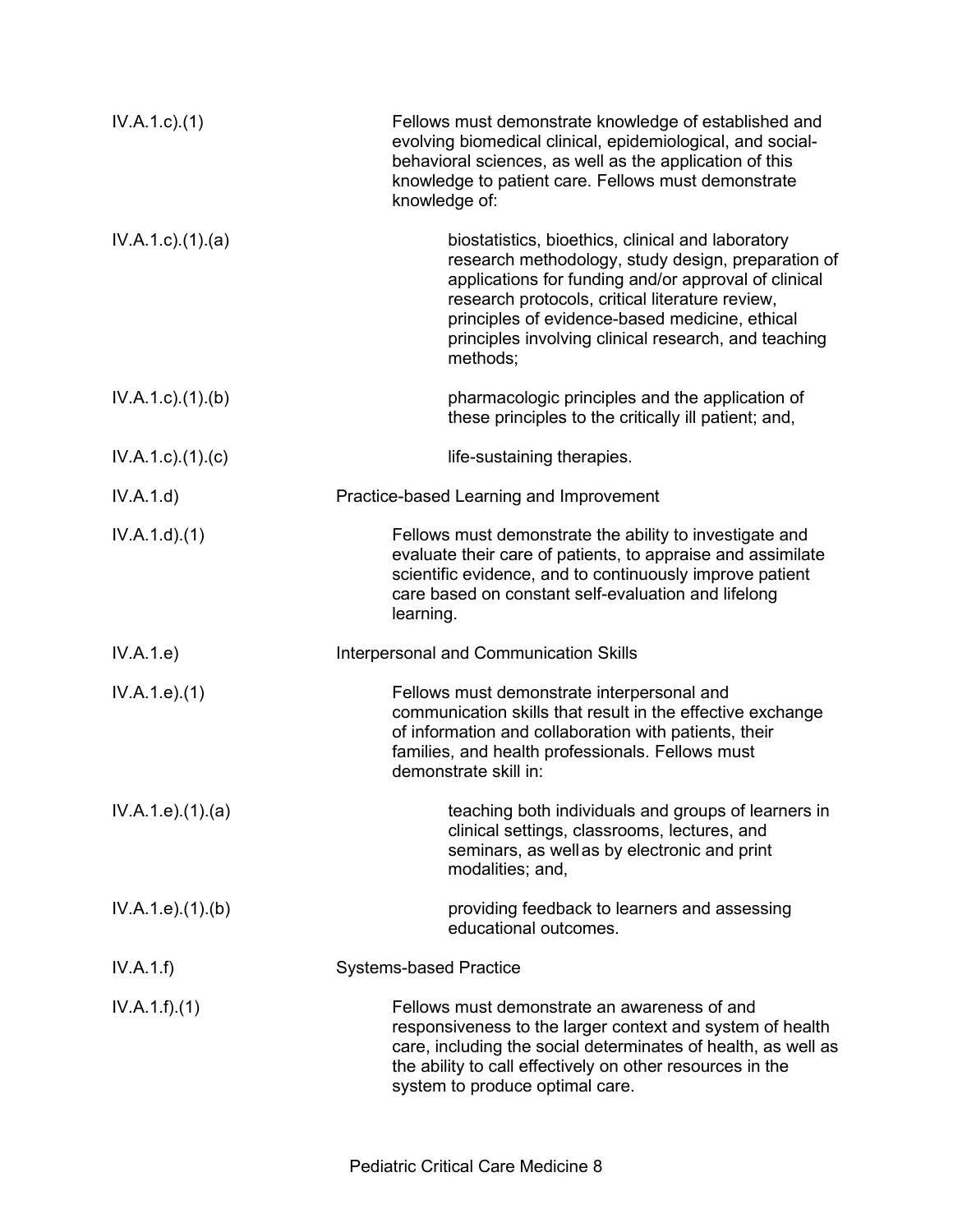| IV.B.             | <b>Regularly Scheduled Educational Activities</b>                                                                                                                                                                                                                                                                                               |
|-------------------|-------------------------------------------------------------------------------------------------------------------------------------------------------------------------------------------------------------------------------------------------------------------------------------------------------------------------------------------------|
| IV.B.1.           | Fellows must have a formally structured educational program in the<br>clinical and basic sciences related to pediatric critical care medicine.                                                                                                                                                                                                  |
| IV.B.1.a)         | The program must utilize didactic experiences, such as lectures,<br>seminars, case discussions, journal clubs, and clinical experience.                                                                                                                                                                                                         |
| IV.B.1.b)         | Pediatric critical care medicine conferences must occur regularly<br>and must involve active participation by the fellows in planning<br>and implementation.                                                                                                                                                                                    |
| IV.B.1.c)         | Fellow education must include instruction in:                                                                                                                                                                                                                                                                                                   |
| $IV.B.1.c.$ (1)   | basic and fundamental disciplines, as appropriate to<br>pediatric critical care medicine, such as anatomy,<br>physiology, biochemistry, embryology, pathology,<br>microbiology, pharmacology, immunology, genetics, and<br>nutrition/metabolism;                                                                                                |
| IV.B.1.c.2)       | pathophysiology of disease; reviews of recent advances in<br>clinical medicine and biomedical research; and<br>conferences dealing with bioethics, complications, end-of-<br>life care, palliation and death, and the scientific, ethical,<br>and legal implications of confidentiality and informed<br>consent; and,                           |
| IV.B.1.c.)(2).(a) | This should include relationships between<br>physicians and with patients, patients' families,<br>allied health professionals, and society at large.                                                                                                                                                                                            |
| IV.B.1.c.3)       | the economics of health care and current health care<br>management issues, such as cost-effective patient care,<br>practice management, preventive care, population health,<br>quality improvement, resource allocation, and clinical<br>outcomes.                                                                                              |
| IV.C.             | <b>Clinical Experiences</b>                                                                                                                                                                                                                                                                                                                     |
| IV.C.1.           | Fellows' clinical experience in critical care settings other than the PICU,<br>such as in a burn, medical, or neonatal intensive care unit (ICU), must be<br>no more than four months in duration, except when all of the post-<br>operative cardiovascular care is provided for in a pediatric cardiac<br>surgical ICU separate from the PICU. |

IV.C.1.a) For programs that are 36 months in length and where there is a separate pediatric cardiac ICU, no more than six months must be spent on rotations other than in the PICU.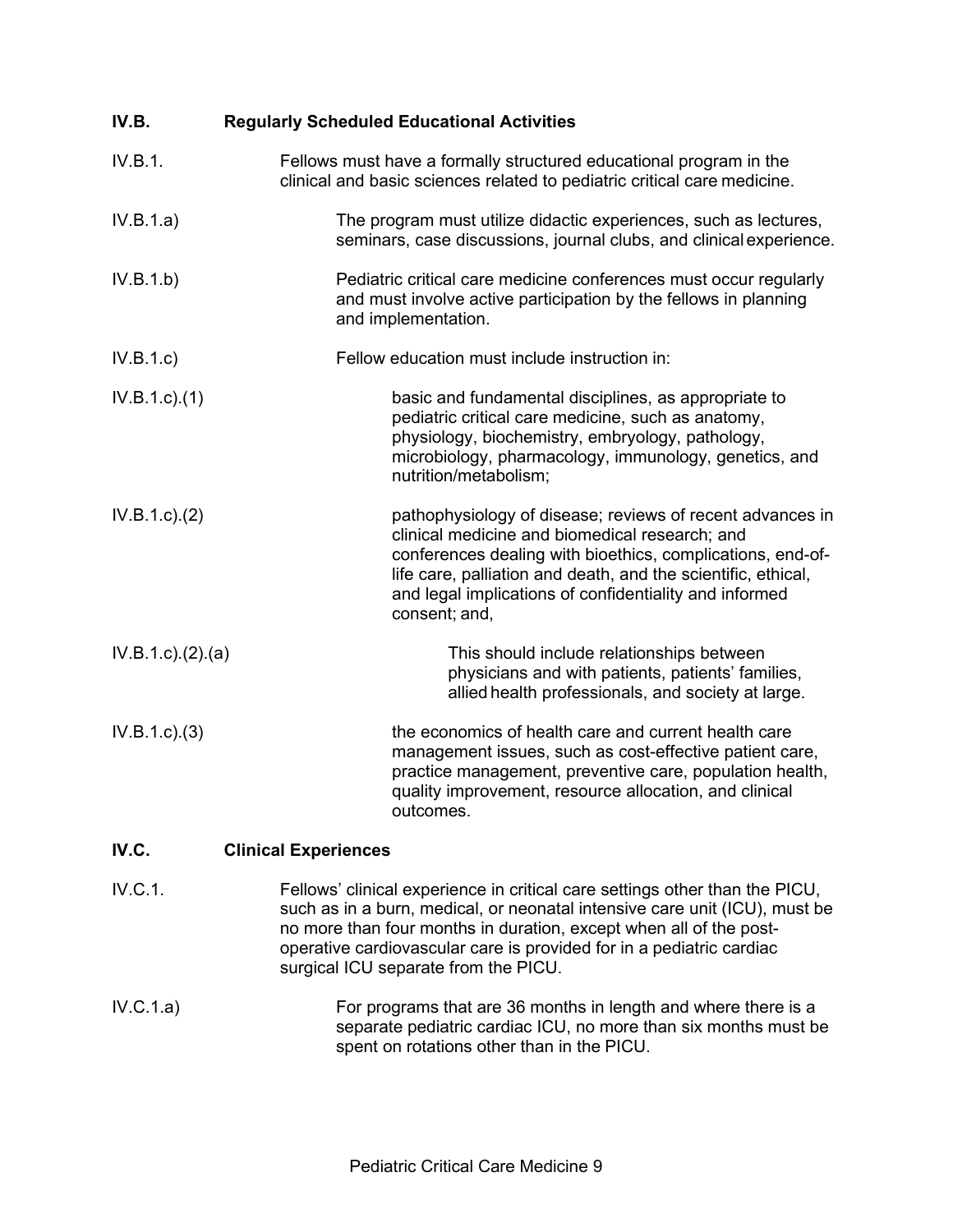| IV.C.1.b)        | For programs that are 48 months in length and where there is a<br>separate pediatric cardiac ICU, no more than eight months must<br>be spent on rotations other than in the PICU.                                                        |
|------------------|------------------------------------------------------------------------------------------------------------------------------------------------------------------------------------------------------------------------------------------|
| IV.D.            | <b>Scholarly Activity</b>                                                                                                                                                                                                                |
| IV.D.1.          | <b>Fellows' Scholarly Activity</b>                                                                                                                                                                                                       |
| IV.D.1.a)        | The program must have a core curriculum in research and<br>scholarship.                                                                                                                                                                  |
| IV.D.1.a)(1)     | Where appropriate, the curriculum should be a<br>collaborative effort involving all pediatric subspecialty<br>programs at the Sponsoring Institution.                                                                                    |
| IV.D.1.b)        | The program must provide a Scholarship Oversight Committee for<br>each fellow to oversee and evaluate the fellows' progress as<br>related to scholarly activity.                                                                         |
| IV.D.1.b)(1)     | Where applicable, the Scholarship Oversight Committee<br>should be a collaborative effort involving other pediatric<br>subspecialty programs or other experts.                                                                           |
| IV.D.1.c         | Each fellow must design and conduct a scholarly project in<br>pediatric critical care medicine with guidance from the fellowship<br>director and a designated mentor. The designated mentor must:                                        |
| $IV.D.1.c$ $(1)$ | be approved by the scholarship oversight committee; and,                                                                                                                                                                                 |
| $IV.D.1.c$ $(2)$ | have expertise in the fellow's area of scholarly interest,<br>either as a faculty member in pediatric critical care or<br>through collaboration with other departments or divisions.                                                     |
| IV.D.1.d         | Fellows' scholarly experience must begin in the first year and<br>continue for the entire length of the educational program.                                                                                                             |
| $IV.D.1.d$ $(1)$ | The experience must be structured to allow development<br>of requisite skills in research and scholarship, and provide<br>sufficient time for project completion, and presentation of<br>results to the Scholarship Oversight Committee. |
| IV.D.2.          | <b>Faculty Scholarly Activity</b>                                                                                                                                                                                                        |
|                  | See International Foundational Requirements, Section IV.D.2.                                                                                                                                                                             |

# **V. Evaluation**

See International Foundational Requirements, Section V.